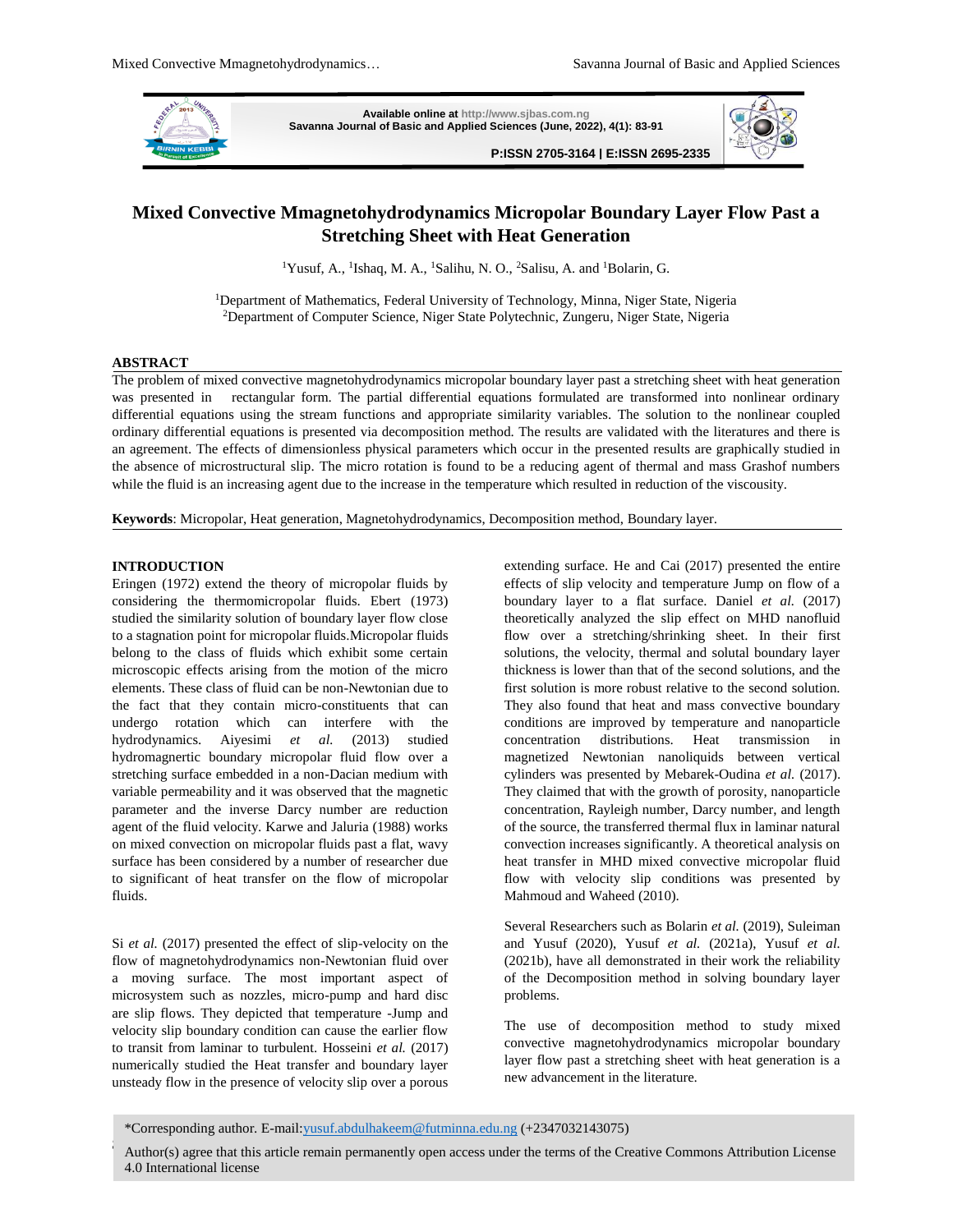$\frac{u}{-} + \frac{cv}{-} = 0,$ *x y*  $\frac{\partial u}{\partial x} + \frac{\partial v}{\partial y} =$ 

# **PROBLEM FORMULATION AND SOLUTION**

Consider steady, laminar and boundary layer flow of a micropolar fluid past a stretching sheet with a second order and microstructural slip condition. The micropolar fluid has a stretching velocity of  $u_s = ax$  where *a* is a constant rate of the stretching velocity. Neglecting the slip conditions, following the work of Dawar *et al*. (2021) with heat generation and convective boundary condition, the model formulations are:

$$
(1)
$$

$$
u\frac{\partial u}{\partial x} + v\frac{\partial v}{\partial y} = \frac{\kappa}{\rho}\frac{\partial N}{\partial y} + \frac{(\mu + \kappa)}{\rho}\frac{\partial^2 u}{\partial y^2} - \frac{\sigma B_0^2}{\rho}u + g\beta_T(T - T_\infty) + g\beta_c(C - C_\infty),
$$
\n(2)

$$
u\frac{\partial N}{\partial x} + v\frac{\partial N}{\partial y} = \frac{\Omega}{\rho j} \left( 2N + \frac{\partial u}{\partial y} \right),\tag{3}
$$

$$
u\frac{\partial T}{\partial x} + v\frac{\partial T}{\partial y} = \frac{k}{\rho c_p} \left( 1 + \frac{16}{3} \frac{\sigma^* T_\infty^3}{kk^*} \right) \frac{\partial^2 T}{\partial y^2} + \frac{\sigma B_0^2}{\rho c_p} u^2 + \tau \left[ D_B \frac{\partial T}{\partial y} \frac{\partial C}{\partial y} + \frac{D_T}{T_\infty} \left( \frac{\partial T}{\partial y} \right)^2 \right] + \frac{Q}{\rho c_p} (T - T_\infty), \quad (4)
$$

$$
u\frac{\partial C}{\partial x} + v\frac{\partial C}{\partial y} = D_B \frac{\partial^2 C}{\partial y^2} + k_1 (C_{\infty} - C) + \frac{D_T}{T_{\infty}} \left(\frac{\partial^2 T}{\partial y^2}\right),
$$
\n(5)

The corresponding boundary conditions are:

$$
u = us = ax, v = 0, T=Ts, N = 0, C = Cs at y = 0u \rightarrow 0, N \rightarrow 0, T \rightarrow \infty, as y \rightarrow 0
$$
\n
$$
(6)
$$

Where  $x$  and  $y$  are coordinate along velocity  $u$  and  $v$ respectively, *a* stretching constant, A B Slip constant, B<sub>0</sub> magnetic field, C fluid concentration,  $C_{\infty}$  concentration at free stream,  $C_s$  concentration near surface,  $c_p$  specific heat,  $D_1$  *and*  $D_2$  constants,  $D_B$  Brownian diffusion,  $D<sub>T</sub>$  thermopheric diffusion, Ec Eckert number, j micro inertia density,  $k$  thermal conductivity,  $k_1$  chemical

reaction, k<sub>1</sub> reaction, T temperature,  $T_{\infty}$  temperature at free stream,  $T<sub>s</sub>$  temperature near the surface, Q heat generation,  $\mu$  dynamic viscosity,  $\tau$  heat capacity ratio,  $\kappa$  votex viscosity,  $\sigma$  electrical conductivity,  $\sigma^*$ Stefan Boltzmann constant,  $U$  kinematic viscousity,  $\rho$  density.

Equations, (1) to (6) are transformed using the following similarity transformation:

$$
\psi = \sqrt{av}xf(\eta), u = \frac{\partial \psi}{\partial y}, v = -\frac{\partial \psi}{\partial x}, N = ax\sqrt{\frac{a}{v}}g(\eta), \eta = \sqrt{\frac{a}{v}}y\}
$$
(7)

$$
T - T_{\infty} = (T_s - T_{\infty})\theta(\eta), C - C_{\infty} = (C_s - C_{\infty})\phi(\eta), D_1 = \frac{T_s - T_{\infty}}{x}, D_2 = \frac{C_s - C_{\infty}}{x}
$$
(8)

Where  $\eta$ ,  $f$ ,  $g$ ,  $\theta$ ,  $\varphi$  are the dimensionless fluid distance, velocity, micro-rotation, temperature, and concentration.

The continuity equation in (1) is satisfied on introducing the transformation in (7) and (8), while equation (2) to (6) becomes: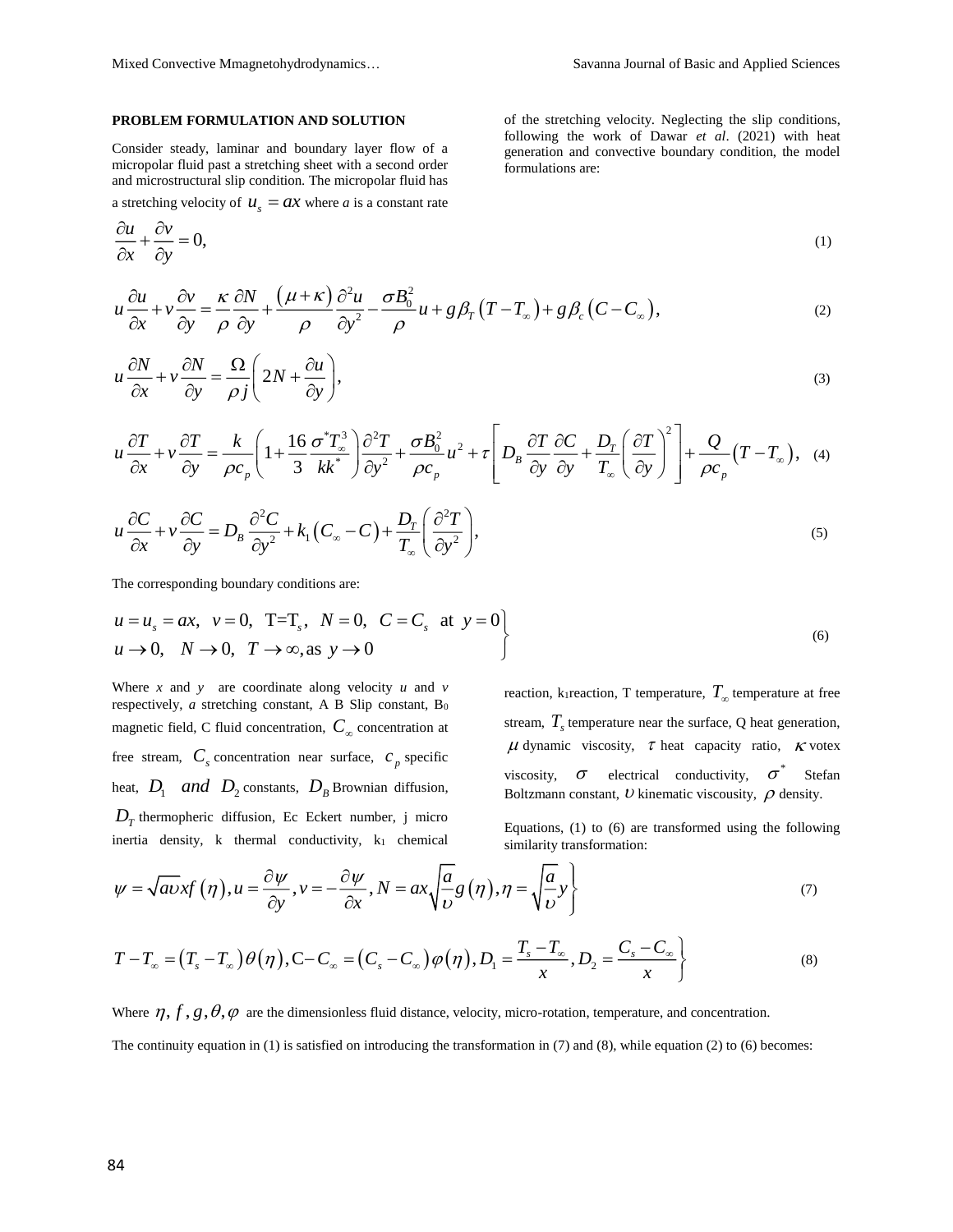(9)

$$
(1+\alpha) f''' + ff'' - f^2 + \alpha g' - Mf' + \gamma_1 \theta + \gamma_2 \varphi = 0
$$
  
\n
$$
\left(1 + \frac{\alpha}{2}\right) g'' - f'g + fg' - \alpha \left(2g + f''\right) = 0
$$
  
\n
$$
(1+Ra)\theta'' + \Pr f \theta' - \Pr \theta f' + \Pr M Ecf' + Nb \Pr \theta' \varphi' + Nt\theta'^2 + \Pr Q_0 \theta = 0
$$
  
\n
$$
\varphi'' + Scf \varphi' - Scf' \varphi - ScKr\varphi + \frac{Nt}{Nb} \theta'' = 0
$$
  
\nwith the corresponding boundary conditions:  
\n
$$
f = 0, f' = 1, g = 0, \theta = 1, \varphi = 1, \quad \eta = 0
$$
  
\n
$$
f' \to 0, g \to 0, \theta \to 0, \varphi \to 0, \quad \eta \to \infty
$$

Where

$$
\alpha = \frac{k}{\rho v}, M = \frac{\sigma B_0^2}{a \rho}, \gamma_1 = \frac{g \beta_r D_1}{a^2}, \gamma_2 = \frac{g \beta_c D_2}{a^2}
$$
  
\n
$$
Ra = \frac{16\sigma^* T_{\infty}^3}{2kk^*}, Ec = \frac{a^2 x^2}{c_p (T_s - T_{\infty})}, Pr = \frac{\nu \rho c_p}{k}, Q_0 = \frac{Q}{a \rho c_p}, Nt = \frac{\tau D_r (T_s - T_{\infty})}{\nu T_{\infty}}
$$
  
\n
$$
Nb = \frac{\tau D_s (C_s - C_{\infty})}{\nu}, Kr = \frac{K_1}{a}, Sc = \frac{\nu}{D_B}
$$

Corresponding to:

Micro polar parameter, magnetic field, thermal Grashof number, mass Grashof number, radiation parameter, Eckert number, Prandtl number, Heat generation parameter, :

thermophoresis parameter, Brownian motion, chemical reaction parameter, Schmidt number respectively.

In other to solve the problem in equation (9), the method of Decomposition is introduced with the decomposed equation

$$
f_{n} = \frac{1}{(1+\alpha)} L_{1}^{-1} \left[ -\sum_{k=0}^{n} f_{n-k} f_{k}^{1/2} + \sum_{k=0}^{n} f_{n-k} f_{k}^{1/2} - \alpha g_{n}^{1/2} + Mf_{n}^{1/2} - \gamma_{1} \theta_{n} - \gamma_{2} \phi_{n} \right]
$$
  
\n
$$
g_{n} = \frac{1}{\left( 1 + \frac{\alpha}{2} \right)} L_{2}^{-1} \left[ \sum_{k=0}^{n} f_{n-k}^{1/2} g_{k} - \sum_{k=0}^{n} g_{n-k}^{1/2} f_{k}^{1/2} + \alpha \left( 2 g_{n} + f_{n}^{1/2} \right) \right]
$$
  
\n
$$
\theta_{n} = \frac{\Pr}{\left( 1 + Ra \right)} L_{2}^{-1} \left[ -\sum_{k=0}^{n} f_{n-k}^{1/2} \theta_{k} + \sum_{k=0}^{n} \theta_{n-k}^{1/2} f_{k}^{1/2} - M E c f_{n}^{1/2} - N b \sum_{k=0}^{n} \theta_{n-k}^{1/2} \phi_{k}^{1/2} - N t \sum_{k=0}^{n} \theta_{n-k}^{1/2} \theta_{k}^{1/2} - \Pr Q_{0} \theta_{n} \right]
$$
  
\n
$$
\phi_{n} = L_{2}^{-1} \left[ -Sc \sum_{k=0}^{n} f_{n-k}^{1/2} \phi_{k} + Sc \sum_{k=0}^{n} \phi_{n-k}^{1/2} f_{k}^{1/2} + Sc K r \phi_{n} - \frac{N t}{N b} \theta_{n}^{1/2} \right]
$$
  
\n(10)

Maple 17 software is used to carry out the integrals in equation (10) and the initial guesses are assumed to be: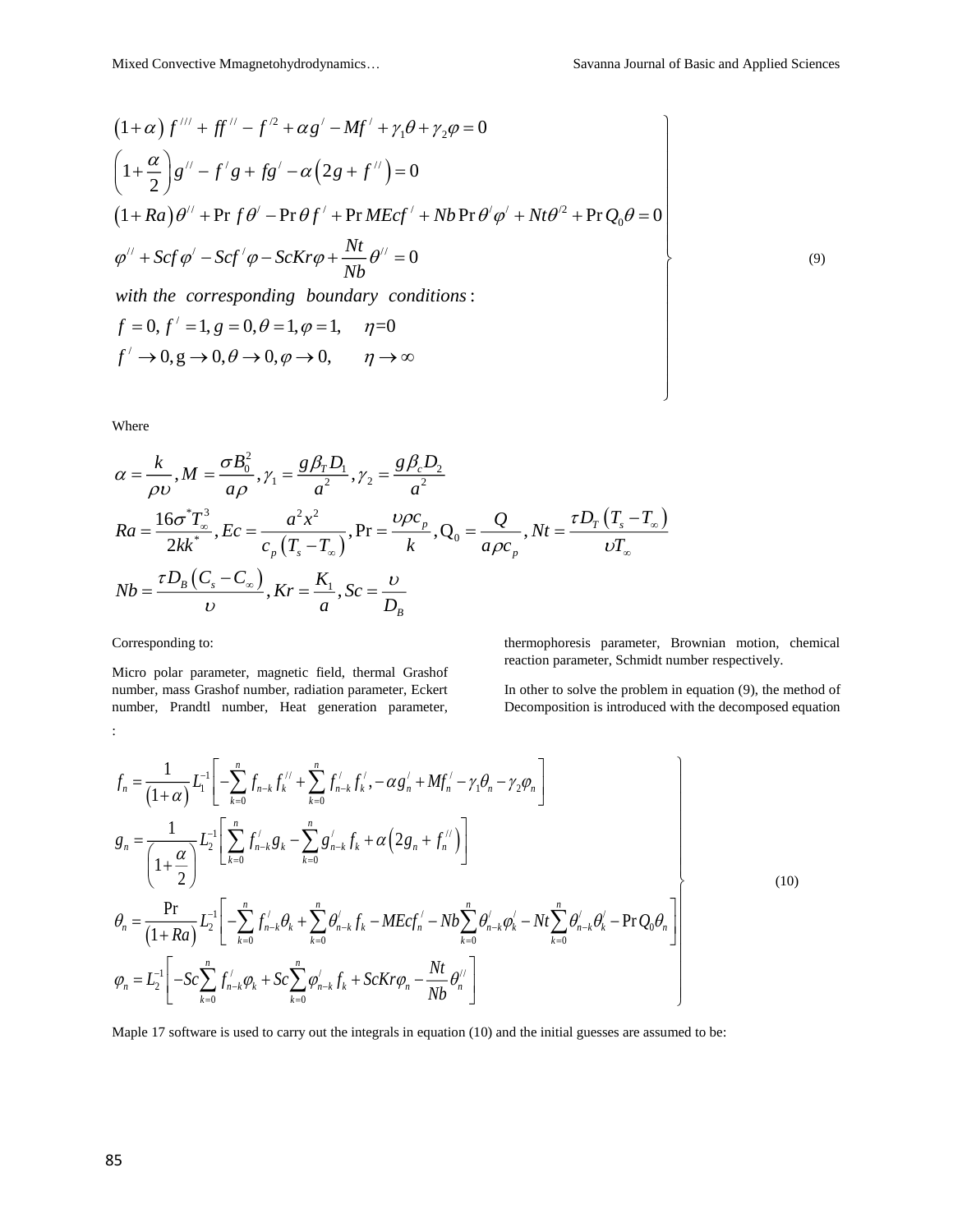$$
f_0(\eta) = \frac{1}{\gamma} (1 - a_1 e^{-\eta})
$$
  
\n
$$
g_0(\eta) = \frac{1}{\gamma} a_2 e^{-\eta}
$$
  
\n
$$
\theta_0(\eta) = a_3 e^{-\eta}
$$
  
\n
$$
\varphi_0(\eta) = a_4 e^{-\eta}
$$
\n(11)

The final solutions are given as



# **RESULTS AND DISCUSSION**

The nonlinear coupled ordinary differential equations with corresponding boundary conditions in equation (9) are solved using the Adomian Decomposition method to obtain the solution. The results obtained are compared with the existing literature and a good agreement is observed as seen in Table 1.

**Table 1:** Comparison of Skin friction (  $f''(0)$  ) with slip parameter (  $\gamma$  ) when  $M=\gamma_1=\gamma_2=0$ 

| $\gamma$       | Ibrahim $(2016)$ | <b>Khan</b> et al. (2020) | Dawar et al. $(2021)$ | <b>Present</b><br>result |
|----------------|------------------|---------------------------|-----------------------|--------------------------|
| $\overline{0}$ |                  |                           |                       |                          |
| 0.1            | 0.872082         | 0.8719                    | 0.87209               | 0.8735                   |
| 0.2            | 0.776377         | 0.7762                    | 0.77638               | 0.7973                   |
| 0.3            | 0.701548         | 0.7014                    | 0.70155               | 0.7309                   |
| 0.5            | 0.591196         | 0.5922                    | 0.5912                | 0.5981                   |
|                | 0.43016          | 0.4301                    | 0.43017               | 0.4994                   |
| $\overline{c}$ | 0.28398          | 0.284                     | 0.28399               | 0.2613                   |
| 3              | 0.214055         | 0.214                     | 0.21406               | 0.2706                   |
| 5              | 0.144841         | 0.1448                    | 0.14485               | 0.1378                   |
| 10             | 0.081243         | 0.0812                    | 0.08124               | 0.0788                   |
| 20             | 0.04379          | 0.0438                    | 0.04379               | 0.0431                   |

Figures 1 to 4 is the graphical presentation of the variation of micropolar parameter on fluid velocity, micro rotation, temperature and concentration respectively. As the micro rotation parameter increases, the fluid velocity, temperature and concentration get boosted while the micro rotation dropped.

Figures 5 to 8 depict the implication of thermal Grashof number on fluid velocity, micro rotation, temperature and concentration profiles respectively. Grashof number which is the ratio of buoyancy to viscous force is found to enhance the fluid velocity temperature and concentration but decrease the micro rotation. Increase in temperature leads to decrease in the fluid viscousity and when the fluid viscousity dropped, the fluid velocity thickens.

 $(12)$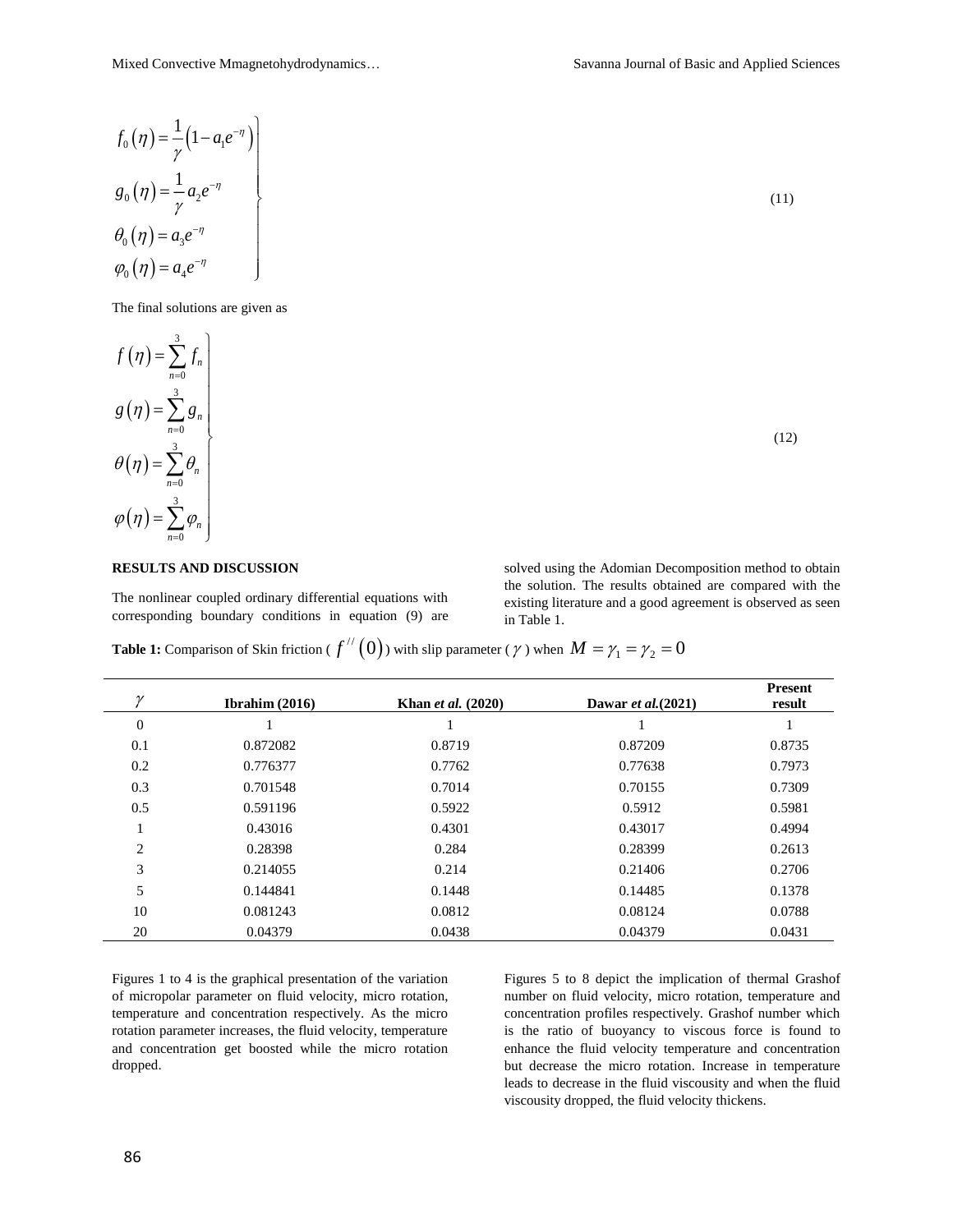Figures 9 to 12 shows the variation of mass Grashof number to fluid velocity, micro rotation, temperature and concentration respectively. The same effects as in the case of thermal Grashof number are observed.

Figures 13 to 16 present the variation of magnetic parameter on fluid velocity, micro rotation, temperature and concentration. As the magnetic parameter increases the fluid velocity decreases, while the micro rotation, temperature and concentration all rises. The magnetic parameter produces a drag like force which causes the velocity to shrink as it gets boosted.

Figure 17 present the variation of Prandtl number on temperature distributions. Prandtl number is the ratio of

momentum diffusion to heat diffusion in the fluid. For higher values of Prandtl number, the fluid temperature drops. Figure 18 displays the distribution of heat generation parameter on temperature profile and is seen that as the parameter increases from negative to positive, the fluid temperature is boosted. The negativity shows absorption while the positivity signifies generation. Figure 19 show the distribution of Eckert number on temperature profile. The Eckert number is found to be an increasing agent of the fluid temperature. Figure 20 present the variation of Schimdt number on concentration profile. As the schimdt number increases, the concentration of the fluid reduces.





**Figure 3:** Variation of  $\alpha$  on  $\theta$ 

 $\alpha$  on  $\theta$  **Figure 4:** Variation of  $\alpha$  on  $\varphi$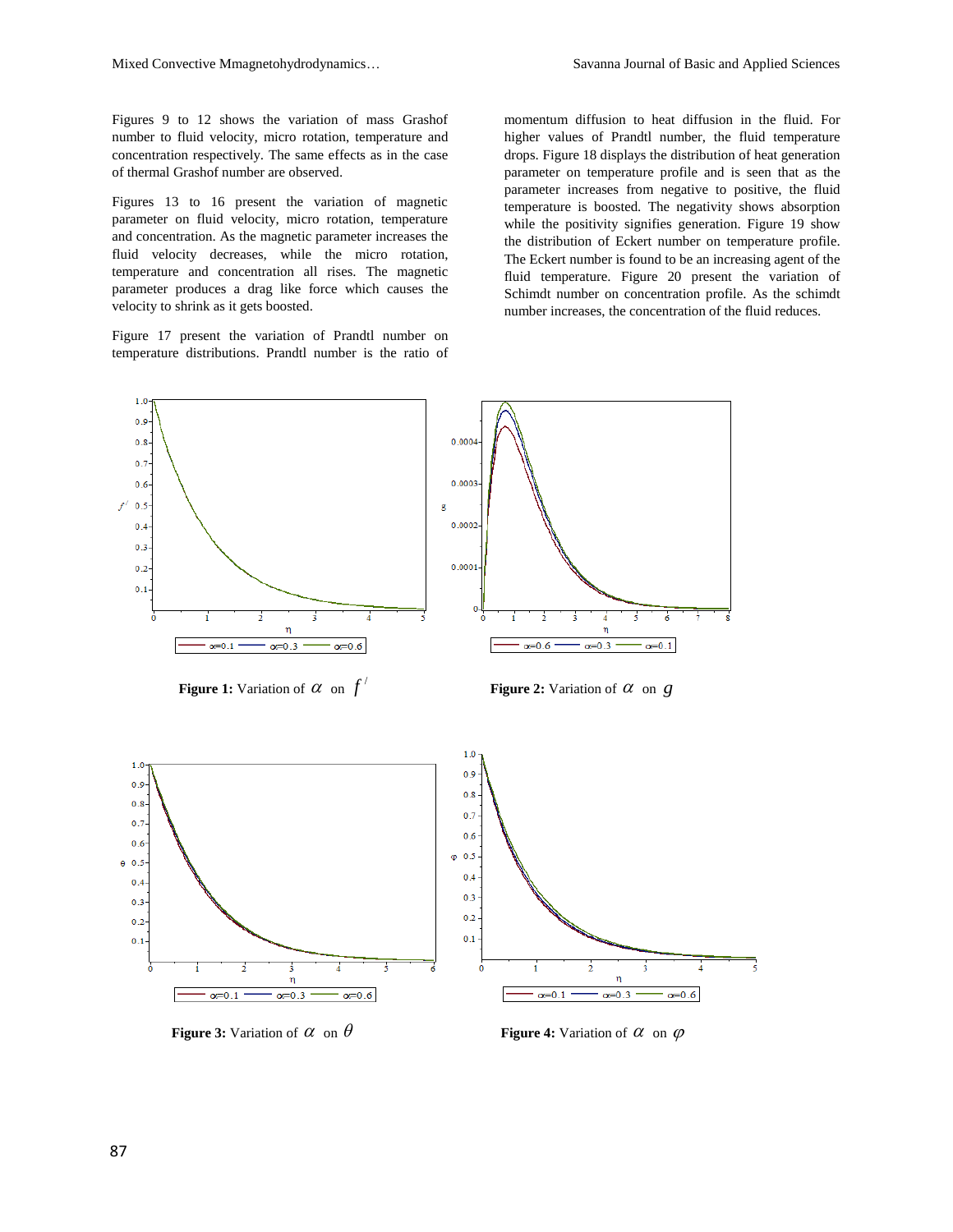



**Figure 9:** Variation of  $\gamma_2$  on  $f'$ 



 $f'$  **Figure 10:** Variation of  $\gamma_2$  on *g*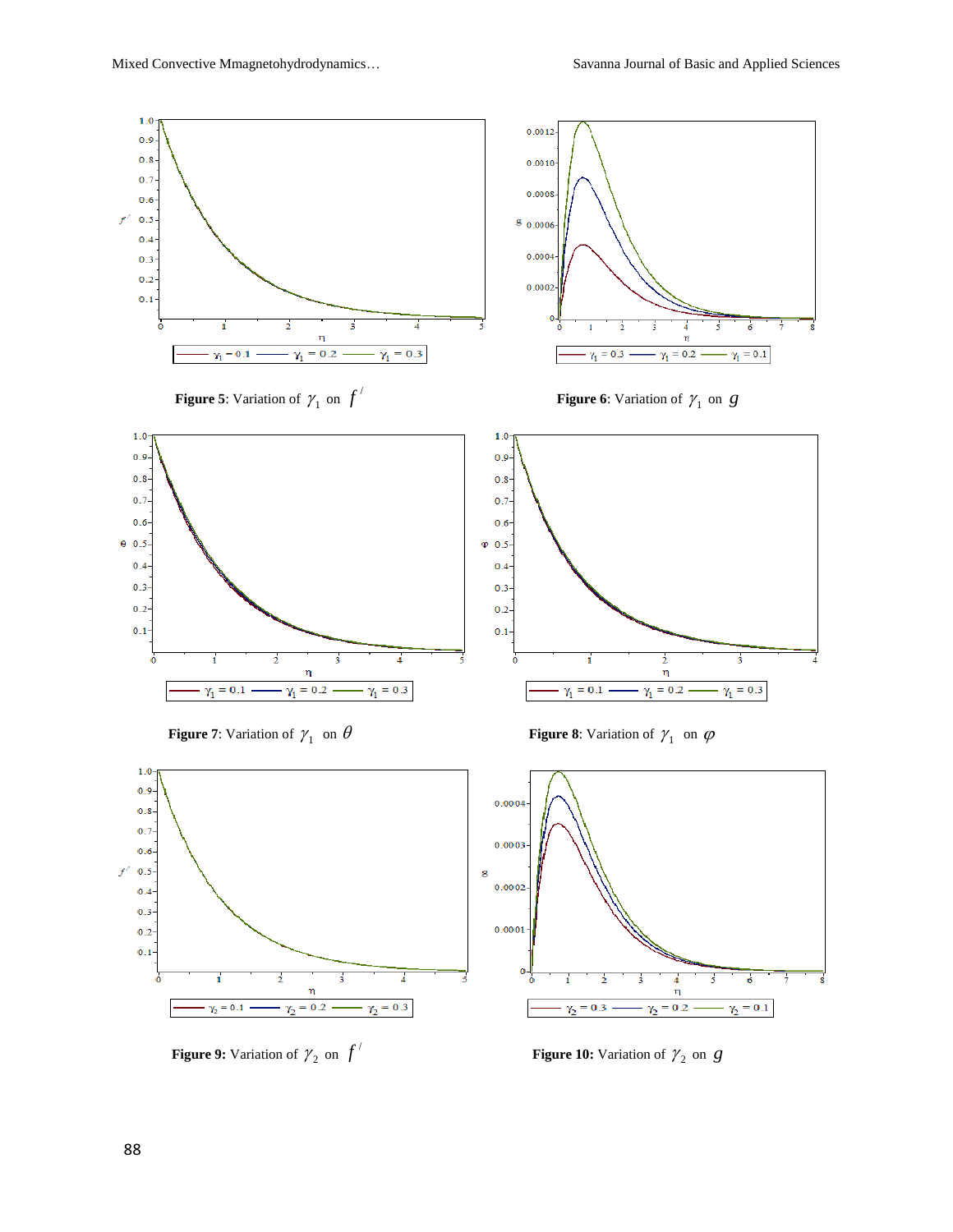

**Figure 11**: Variation of  $\gamma_2$ 

 $\gamma_2$  on  $\theta$  **Figure 12**: Variation of  $\gamma_2$  on  $\varphi$ 



**Figure 13**: Variation of M on  $f'$ 

*f* **Figure 14**: Variation of *M* on *g*



**Figure 15**: Variation of  $M$  on  $\theta$ 

 $M$  on  $\theta$  **Figure 16:** Variation of  $M$  on  $\varphi$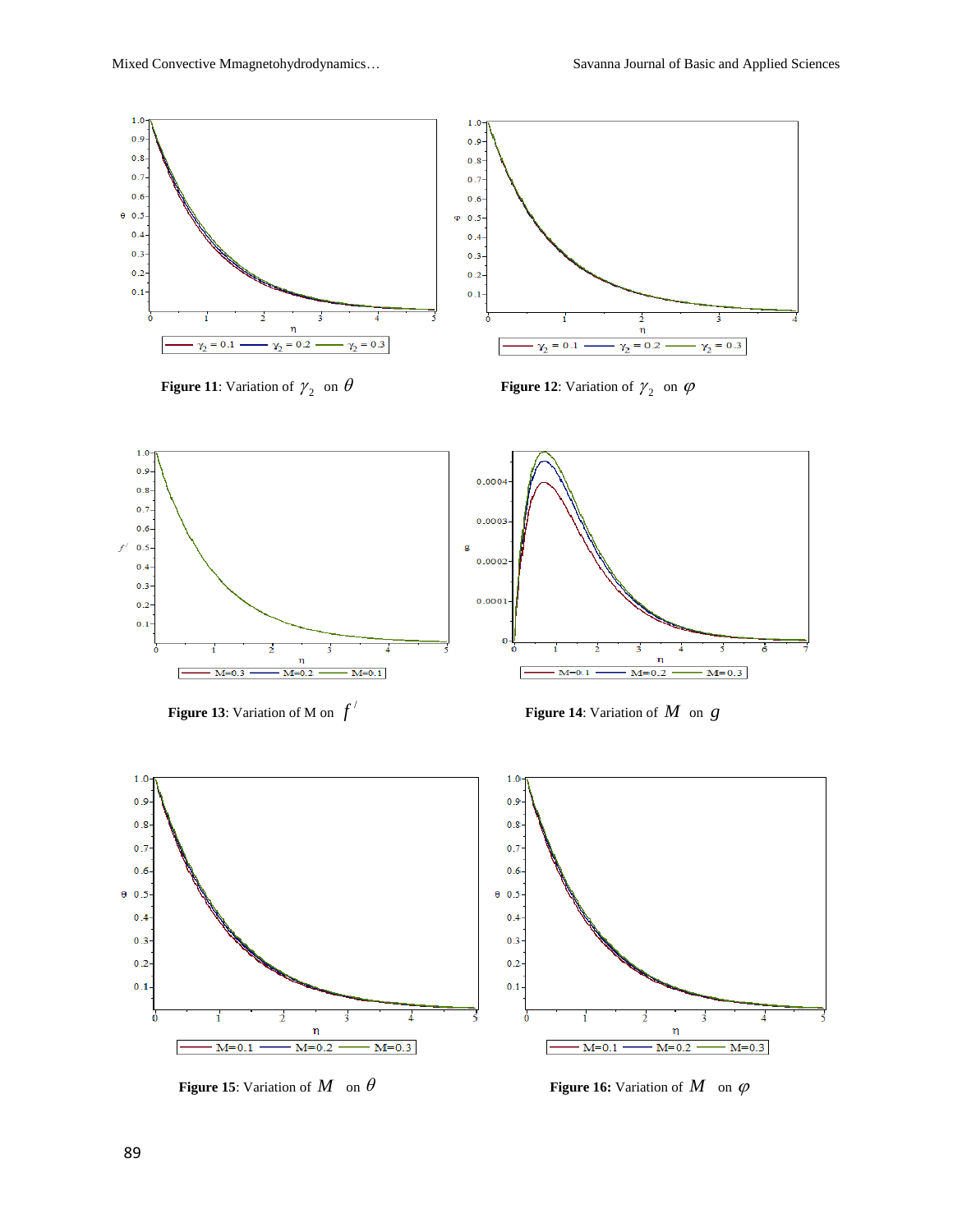

**Figure 19:** Variation of  $\mathbf{E}c$  on  $\theta$ 

# **CONCLUSION**

This present work extended the work of Dawar *et al.* (2021) by introducing the heat generation and neglecting the slip parameter. The formulated problems were solved using decomposition method and the results obtained were compared with literature as presented in Table 1. These results show an agreement between the present work and the literature. The work is hereby concluded with the following observations:

- 1. The maximum velocity on the sheet surface remains constant due to the fact that the slip condition was neglected.
- 2. The micro rotation is zero on the sheet surface irrespective of the parameter vary.
- 3. The graphs presented in this work all satisfy both the initial and the boundary conditions.
- 4. The fluid velocity, micro rotation, temperature, and mass concentration all decayed to zero at free stream.

 $Ec$  on  $\theta$  **Figure 20:** Variation of  $Sc$  on  $\varphi$ 

#### **REFERENCES**

- Aiyesimi, Y. M., Yusuf, A. and Jiya, M. (2013). A Hydromagnetic Boundary Layer Micropolar Fluid over a Stretching Surface in a Non- Darcian Medium with Permeability. Horizon Research Publishing, *Universal Journal of Applied Mathematics (UJAM)*, *1*(2): 136-141. DOI: 10.13189/ujam.2013.010216.
- Bolarin, G., Yusuf, A., Adekunle, S. T., Aiyesimi, Y. M., and Jiya, M. (2019), Analysis of a Boundary Layer Flow of Nanofluid Over an Inclined Plane Via ADM. *Sigma Journal of Engineering and Natural Sciences,* 37 (2): 475-488.
- Daniel, Y. S., Aziz, Z. A., Ismail, Z. and Salah, F. (2017). Effects of slip and convective conditions on MHD flow of nanofluid over a porous nonlinear stretching/shrinking sheet, *Australian Journal of Mechanical Engineering*, 16 (3): 213–229.